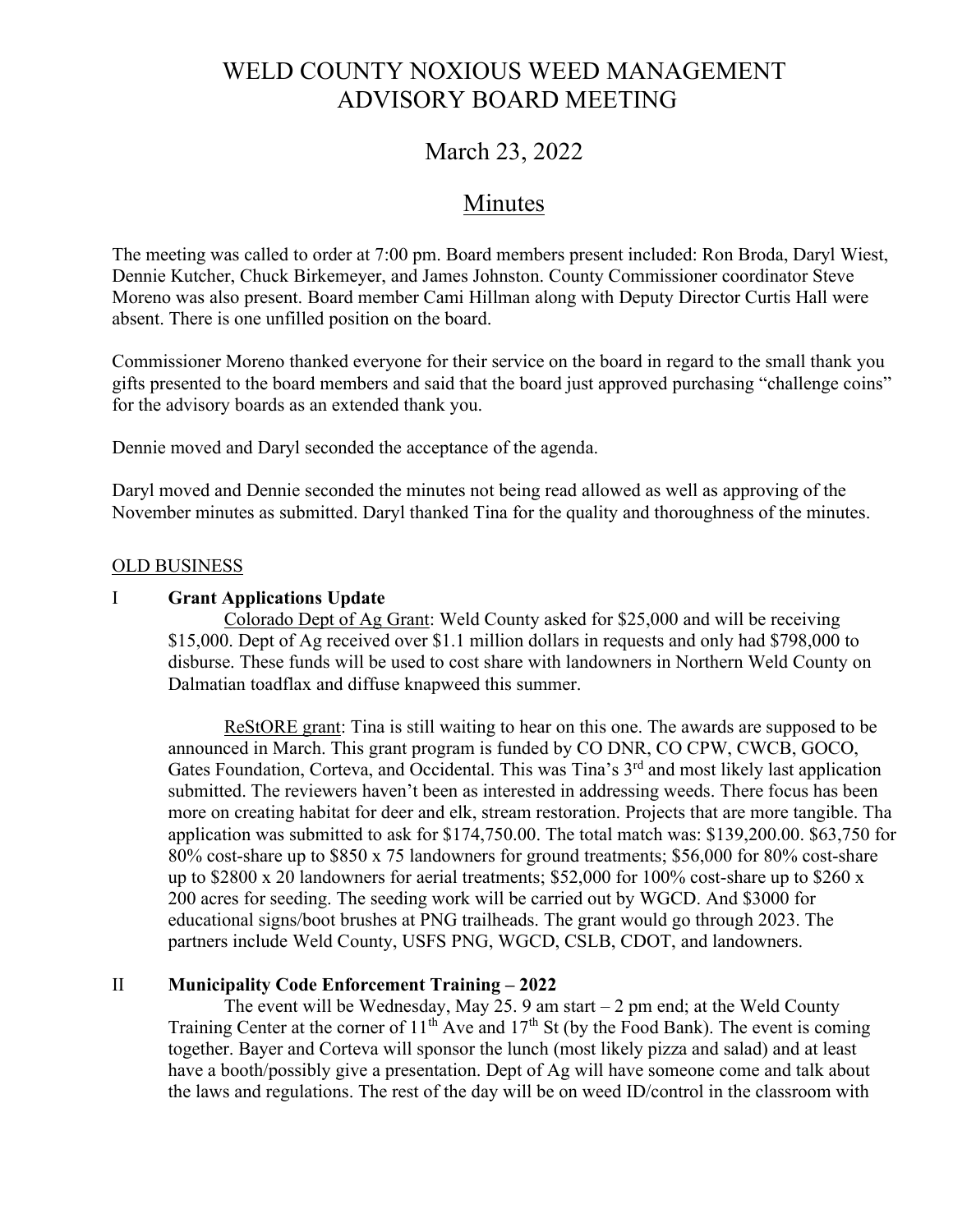the day ending by taking a walk along the Poudre Trail to ID actively growing plants. Tina will probably also bring in live samples to fill in what is missing from along the trail. The target audience is code enforcement staff along with open space/natural areas staff. Tina mentioned that the State still does not have a State Weed Coordinator. The position had been opened a second time and closed the  $9<sup>th</sup>$  of March. So maybe by the meeting we will have the new State Weed Coordinator come up. Commissioner Moreno would like to make an appearance (between meetings) and maybe have the whole BOCC board stop by during the lunch break to show their support. Advisory board members Daryl and Ron are planning to come for the day.

#### NEW BUSINESS

I 2022 Weed Division Program

## **Events**

| January 25-27 | Colorado Farm Show $-100$ participants at the booth     |
|---------------|---------------------------------------------------------|
| January 26    | Weed presentations at the Farm $Show - 60$ participants |
| April 19      | Weed Warrior Training for City of Greeley and VOC       |
| April 27      | Children's Water Festival - North                       |
| May 4         | Children's Water Festival - South                       |
| May 12        | $CPW$ – sprayer calibration workshop                    |
| July 27       | Weld County Fair – Creative Weeds                       |
| August 8-19   | Purple Loosestrife                                      |

## **Facebook Posts and Other Outreach**

Facebook and Twitter: 32 posts from March 14 - Oct. 24, once a week. 8 on Public Works Operations; 24 on plants.

### **Spraying**

Returning staff: Lee Zamora and Kathy Griffee. Started March 7 knowing that there would be weather delays. All that was left to finish this spring was roadside bare-ground treatments and well as rye suppression along the Parkway from Hwy 392 to I 76 and at CR 54/17. Daryl indicated that he had been hit up about the rye at the second location. Tina said it was on the radar and would be done this week/early next week as weather (wind) would allow.

Staff for PNG work: Tom Horn (new) and trying to fill second applicator space. PNG staff starting April 11. There will be lots of training to bring Tom up to the technician level.

Special Spray Projects.

CDOT – Hwy 85 north of Nunn, Hwy 392 and a small portion of Business Hwy 34 Towns – Milliken, Fort Lupton, Dacono, Severance and Erie

Commissioner Moreno requested that if there were issues accomplishing the workload due to budget constraints, because of the increased cost of supplies, to reach out to the BOCC and Don Warden with the need. The BOCC is aware that this year special considerations must be made regarding the increased cost of supplies. Tina thanked Moreno for the support and stated that this year she thought they would be ok, as she had purchased enough 2,4-D last fall to see them through this year. It will be a closely monitored situation. As at Ace Hardware a 2.5-gallon container of 2,4-D was \$95 whereas it should be around \$40 (or \$14-16/gallon). Daryl pointed out the increased price of glyphosate products as well.

## **Landowner Specialists**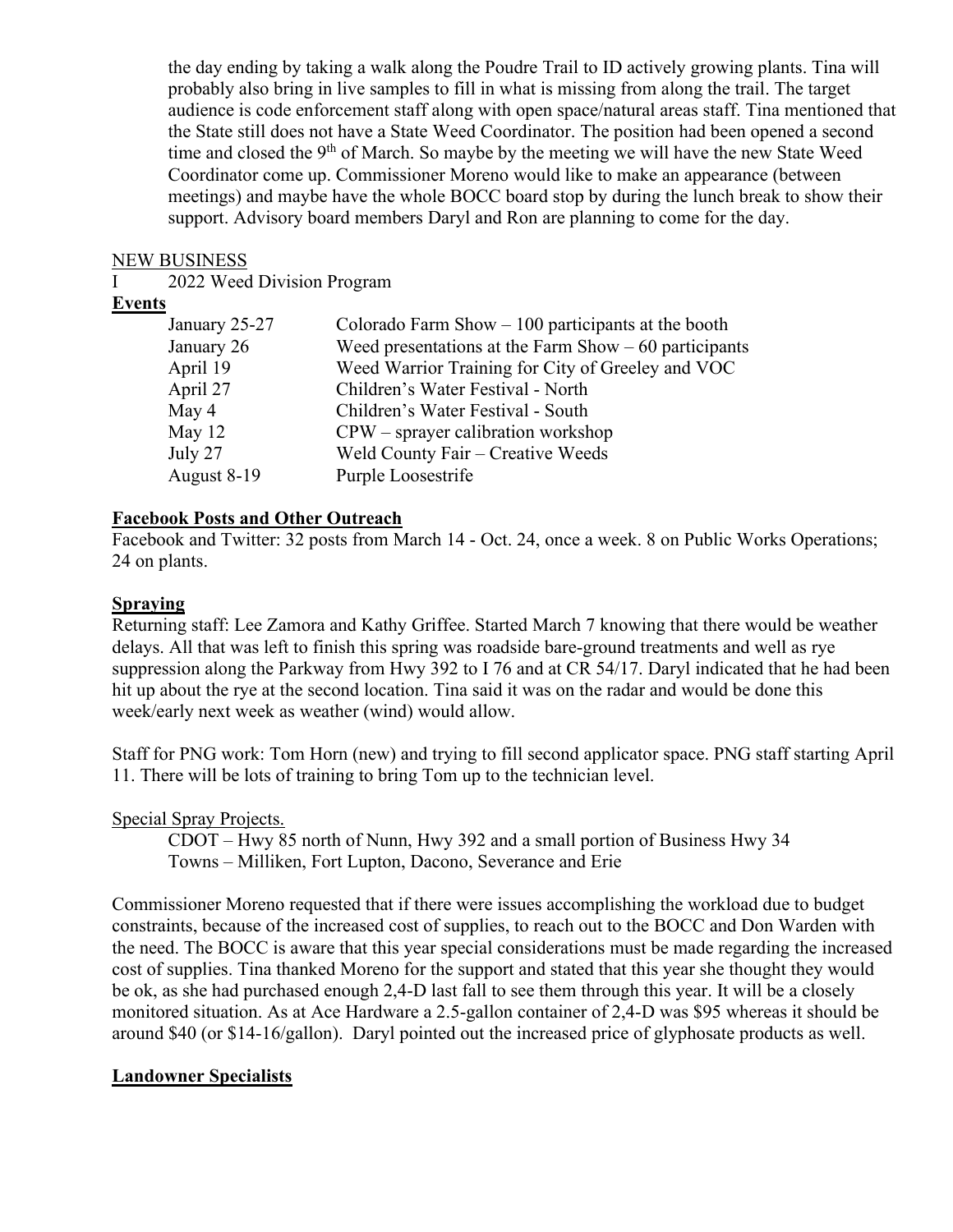Returning staff: Kent Lynch and Scott Dallman. New staff: Dylan Kremer. Starting April 18.

#### **Mower Staff**

Working to fill mower position. Expecting at least 2 returning staff. Targeted start date is May 16.

#### **Special Projects**

Geisert trail, Grader Testing area, North of Fuel Island, East Davis Stockpile Site, LNG area, CR 38 Comm Tower, Peters Pit, Ashbaugh Pit, and Fiscus Pit: In process of monitoring for weeds, grass establishment and seeding this spring if needed.

#### **Cost Share Funds available**

Weld County: \$ 10,000.00 50% up to \$400

West Greeley CD: \$19,525.45 50% up to \$600

Dalmatian Toadflax: \$ 11,000 80% up to \$700

Diffuse Knapweed: \$ 4000.00 80% up to \$700

II Colorado SB22-131

Handouts provided include PPAN article, CRPA handout and Tina's testimony. The final bill that was submitted had 3 sections: the pollinator study, listing neonic's as restricted use and partial revocation of state preemption. They removed the school section as well as the grant incentive to farmers. It was a long night of testimony. The hearing started at 2 pm. Tina testified at 9:55 pm. She was the last testimony for the opposition. There was one testimony after her in favor of the bill. The bill was killed at 11:15 pm. with a 6:1 vote. Before the vote, a few of the Senators provided comments about why they chose to vote the way they did. The bill sponsor failed to show enough justification as to why the bill was needed. While opposition had great cases as to why the bill was not a good idea. Between the Governor and Department heads – staff on multiple occasions has been told that they can not have a say as to the pros and cons for various bills being proposed. Therefore, staff is not providing the support that the Senators and House Reps are needing to be able to pass good bills. Resulting in interesting dynamics at the state and several legislators are very frustrated with the situation.

CRPA (Coloradans for Responsible Pesticide Application) is gearing up for next year. The Pesticide Applicators Act is under sunset review in 2023 where the entire General Assembly will hear it and vote on any bill changes that DORA suggests, once it moves out of subcommittee. DORA is writing their report this summer for a fall submission.

Tina mentioned concern over another bill: SB22-138 Reduce Greenhouse Gas Emissions In Colorado. This affects small engines on yard equipment, possible issues with the pony motors used to run the spray system on Weld County spray trucks (8.4 – 13 hp), etc: "Section 4 defines a small off-road engine as a gasoline-powered engine of 50 horsepower or less used to fuel small